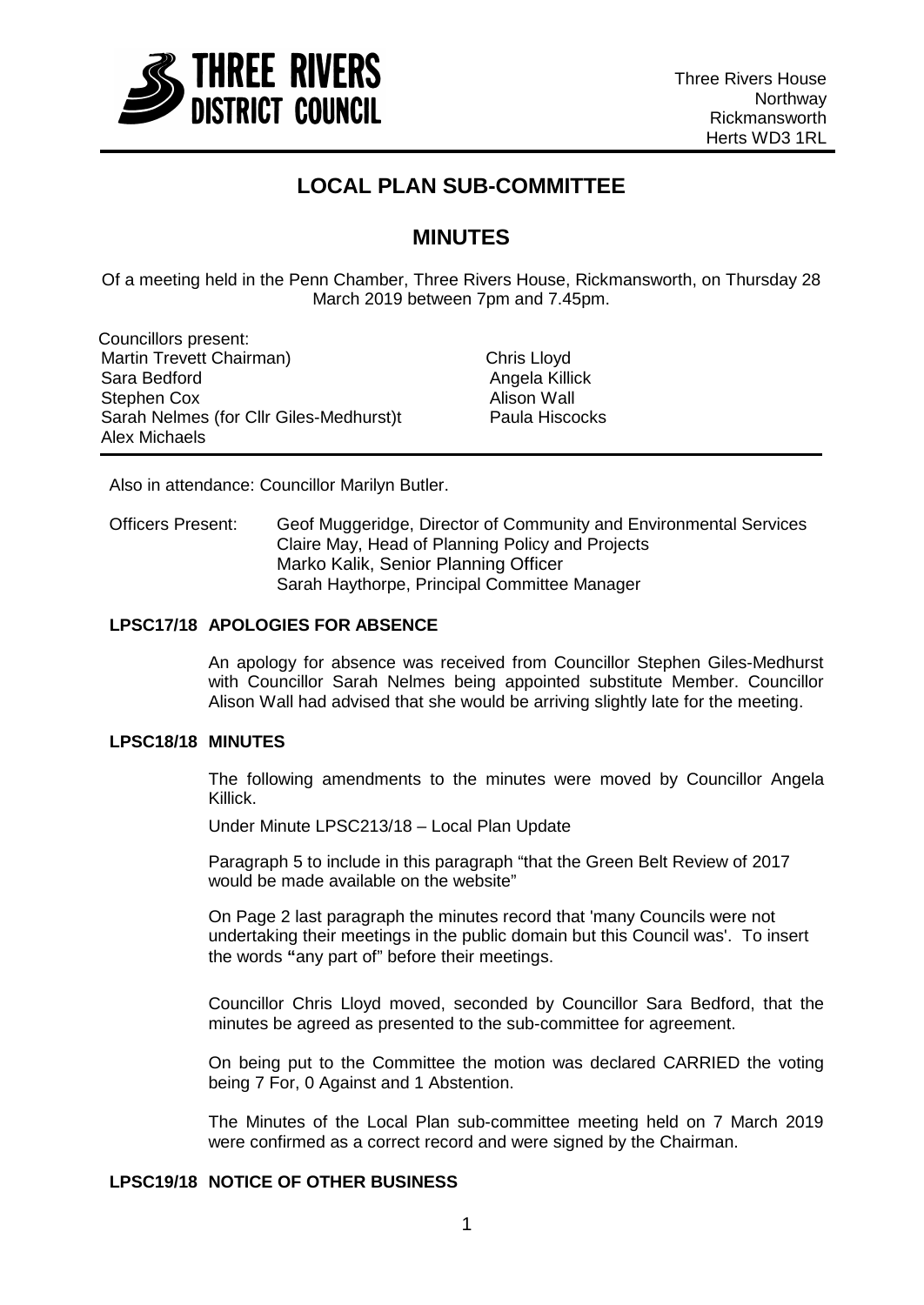The Chairman ruled that the following item of business had not been available 5 clear working days before the meeting but was of sufficient urgency for the following reasons:

### **Local Plan**

To enable the Council to progress the work required for the Local Plan.

## **LPSC20/18 DECLARATION OF INTERESTS**

None received.

Councillor Alison Wall arrived for the meeting.

## **LPSC21/18 LOCAL PLAN**

The Committee received a report providing:

- a brief history of the work undertaken in respect of meeting the needs of Travellers and the decisions already taken by the Local Plan Member Working Group, Policy & Resources Committee and Full Council in respect of the allocation and/safeguarding of sites for Traveller use
- details of two additional sites to be added to the Strategic Housing Land Availability Assessment, and an
- an update on the requirement to submit an Annual Position Statement.

### *Travellers*

A Member asked if the Council should have a set number of sites for traveller use to meet the requirement. Officers advised that the definition of travellers had changed from when the previous needs assessment was completed and the population had changed. Some sites now had permanent permission and could accommodate more pitches within the site boundaries.

Councillor Chris Lloyd moved, duly seconded, that the recommendations be agreed.

### RESOLVED:

Noted the decisions made by the Local Plan Member Working Group, Policy and Resources Committee and Full Council in regard to the GTTS LDD as set out in the report;

Noted the number of consultations already undertaken on the GTTS LDD and the proposed allocations for Travellers sites;

Noted that details of the consultations are available on the Council's website.

Noted the results of the Needs Assessments as previously reported to the Local Plan Member Working Group as set out in the report;

Noted that the contents of the GTTS LDD (Preferred Options) October 2014 are to be updated to reflect the changes detailed in this report and to reflect the findings of the Final Needs Assessment (Appendix 2);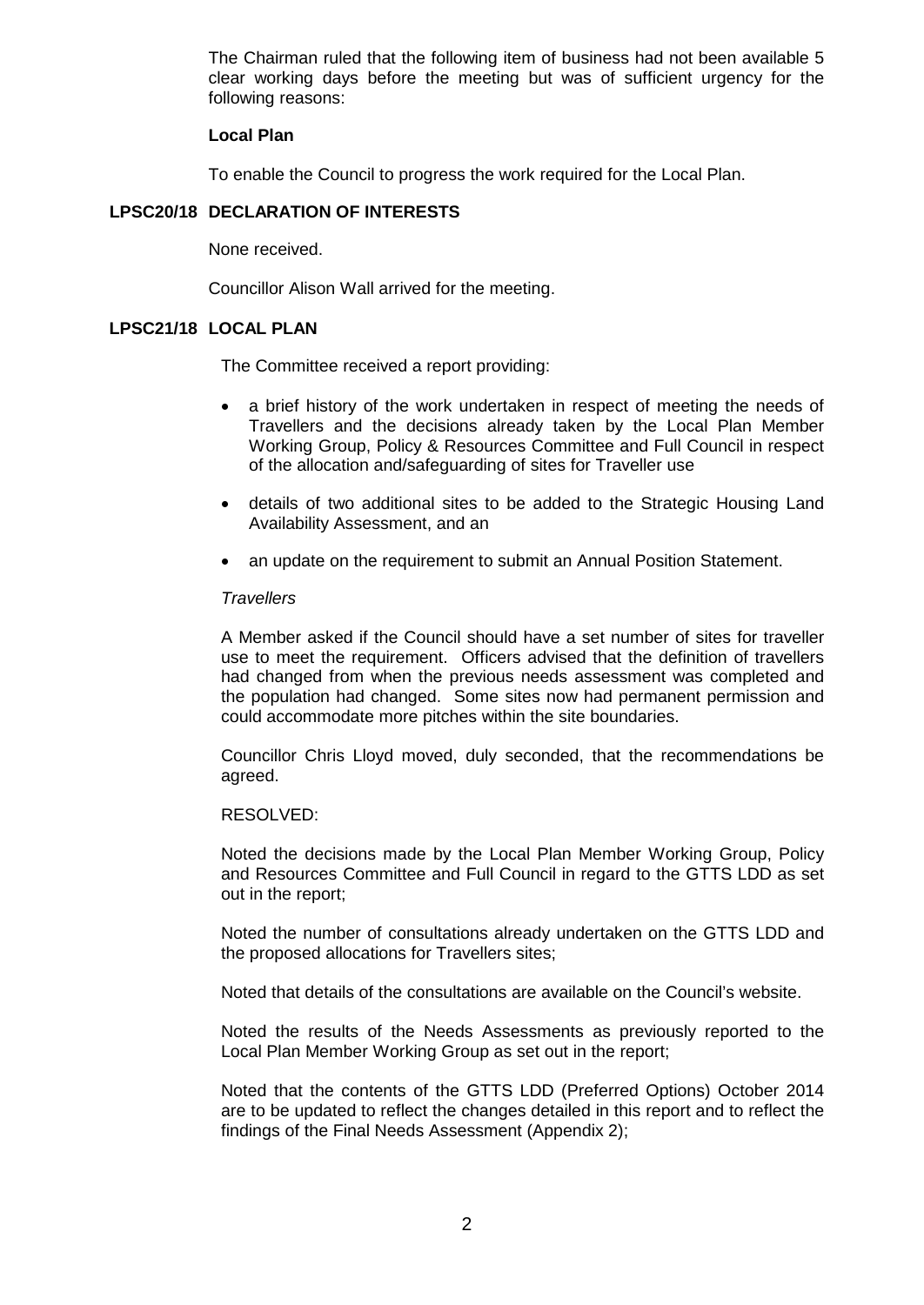That the updated content of the GTTS LDD be incorporated within the new Local Plan together with the criteria-based policy as set out in Policy CP5 of the Core Strategy (Appendix 3).

#### RECOMMEND:

That the Local Plan Sub-Committee recommend to the Policy and Resources Committee a Draft Local Plan that includes:

The updated content of the GTTS LDD and the criteria based policy as set out in Appendix 3.

#### *Additional Sites*

Members were advised that in addition to the 25 sites put forward in response to the Call for Sites exercise undertaken, a further 2 sites had been submitted for consideration. As the Council were still at a stage to include these in the Strategic Housing and Employment Land Availability Assessment when they were received, they would be assessed alongside the other sites. No further sites would be considered unless they were within the urban area and/or are on previously developed land.

#### RESOLVED:

Noted the inclusion of the 2 additional sites in the Strategic Housing Land and Availability Assessment.

### *Annual Position Statement Update*

At 7 March meeting Officers advised that they would seek to clarify whether there was a need to produce an Annual Position Statement. Clarification had been sought and the Council were not required to produce an Annual Position statement.

An Annual Position Statement was only required when the Council wished to 'confirm' that it has a 5-year supply of deliverable housing through independent examination by the Planning Inspectorate. This would formally 'fix' the Council's 5-year land supply position making it impervious to challenge by applicants.

### RESOLVED:

Noted that the Council does not need to produce an Annual Position Statement as we are unable to demonstrate a 5-year supply of deliverable housing.

## **LPSC22/18 EXCLUSION OF THE PRESS AND PUBLIC**

The Chairman moved the following motion, duly seconded, and it was agreed:

that under Section 100A of the Local Government Act 1972 the press and public be excluded from the meeting for the following item of business on the grounds that it involves the likely disclosure of exempt information as defined under paragraphs ( 2 and 3) of Part I of Schedule 12A to the Act. It has been decided by the Council that in all the circumstances, the public interest in maintaining the exemption outweighs the public interest in disclosing the information.

### **LPSC23/18 PART II CONFIDENTIAL MINUTES – 7 MARCH 2019**